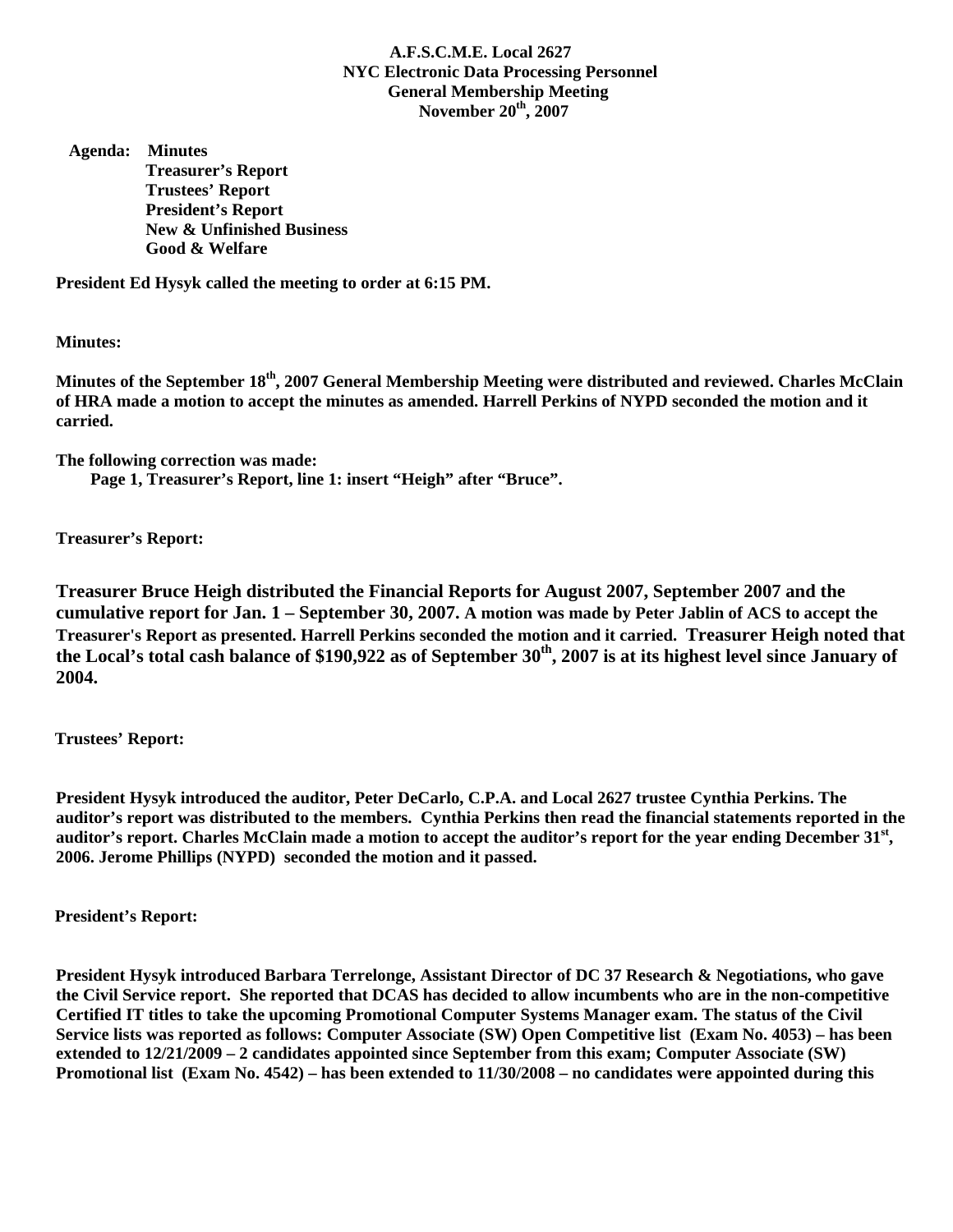## *General Membership Meeting Minutes for November 20th, 2007*

**period; Computer Associate (Operations) Open Competitive (Exam No. 3028) – extended to 10/22/2008 – no candidates were appointed during this period; Computer Associate (Operations) Promotional list (Exam No. 3521)– extended to 10/27/2008 – no appointments at this time; Computer Specialist (Operations) Promotional list (Exam No. 3537) – extended to 12/22/2008 – no appointments were made at this time; Computer Programmer Analyst Open Competitive list (Exam No. 4045) – extended to 9/28/2008- 2 candidates were appointed. Computer Specialist (SW) Open Competitive list (Exam No. 3013) – extended to 10/20/2008 – 1 candidate was appointed; Computer Specialist (Operations) Open Competitive list (Exam No. 3050– extended to 9/7/2009 - 1 candidate was appointed. Assistant Director Barbara Terrelonge then concluded her report.** 

**President Hysyk reported that there was very little movement of the lists because most lists do not get called during the summer. Another reason why there is not much list movement is because the number of provisionals within each title is low. He indicated that of the 1100 Computer Specialists (Software), only 50 of them are provisional. Of approximately 55 Computer Specialists (Operations), only 1 is provisional. As the number of provisionals declines, the movement of lists declines. The Local's mandate is to decrease the number of provisionals. The Local cannot tell an agency to create a position for a member even though that member may be on a civil service list. If a member is doing work at a higher level or title, the union has a grievance procedure that may address that issue. Civil service law states that provisionals must be replaced if there is an outstanding list. President Hysyk said that the Local has an obligation to support civil service laws.** 

The filing period for the Computer Systems Manager (Promotional) exam is open from November 7<sup>th</sup> to November 27<sup>th</sup>. Members can apply online. The Education Department may prepare an exam workshop **for this course depending on the number of people who file for the exam. You must be a member of the Local in order to register for this workshop.** 

Contract bargaining is moving forward. The next meeting with the City is scheduled for December 4<sup>th</sup>. In **the most recent bargaining session, the City made a monetary offer to DC 37 which was totally unacceptable and therefore rejected. We are still hopeful that a contract will be in place before the current**  contract expires. Contract negotiations with the Transit Authority are moving slowly. 1<sup>st</sup> Vice President **Robert Ajaye reported that the CUNY contract negotiations will take place once all parties, which include NYS, NYC, CUNY and DC 37, agree on meeting dates. A meeting that was scheduled for this coming week has been canceled.** 

**President Hysyk said that none of the locals have heard anything from the Salary Review Panel. So far no monies have been generated and targeted for funding Salary Review. No pot of money has been found.** 

**At the end of this contract, we have the ability to take .34 of 1% of your salary as of Dec. 31st, 2005 and put it into our Local for the members. If we take it as a rate increase, we can't use .34 because the City discounts it, making it .32. We can take it as a longevity increase. President Hysyk said that he will form a committee that will make a recommendation on this issue. In the past, we chose to add it on to the longevity because it seemed like the fairest way to do it. This would increase the longevity approximately by \$200.** 

**President Hysyk read a letter addressed to all locals from Eddie Demings, the General Counsel of DC 37 concerning holiday turkeys or vouchers for their purchase. Mr. Demings said that AFSCME's general counsel stated in a letter dated November 5th, 2007 that the potential harm in holiday turkey giveaways that could be done to the union far outweighs any good will that might result in such a program. Mr. Demings said that a careful review of the AFSCME letter appears to be highly prudent and therefore each local is strongly urged to reconsider such actions (using union funds for turkeys/vouchers) for future holidays. President Hysyk said that the Local stopped that program several years ago, making us ahead of our time.**